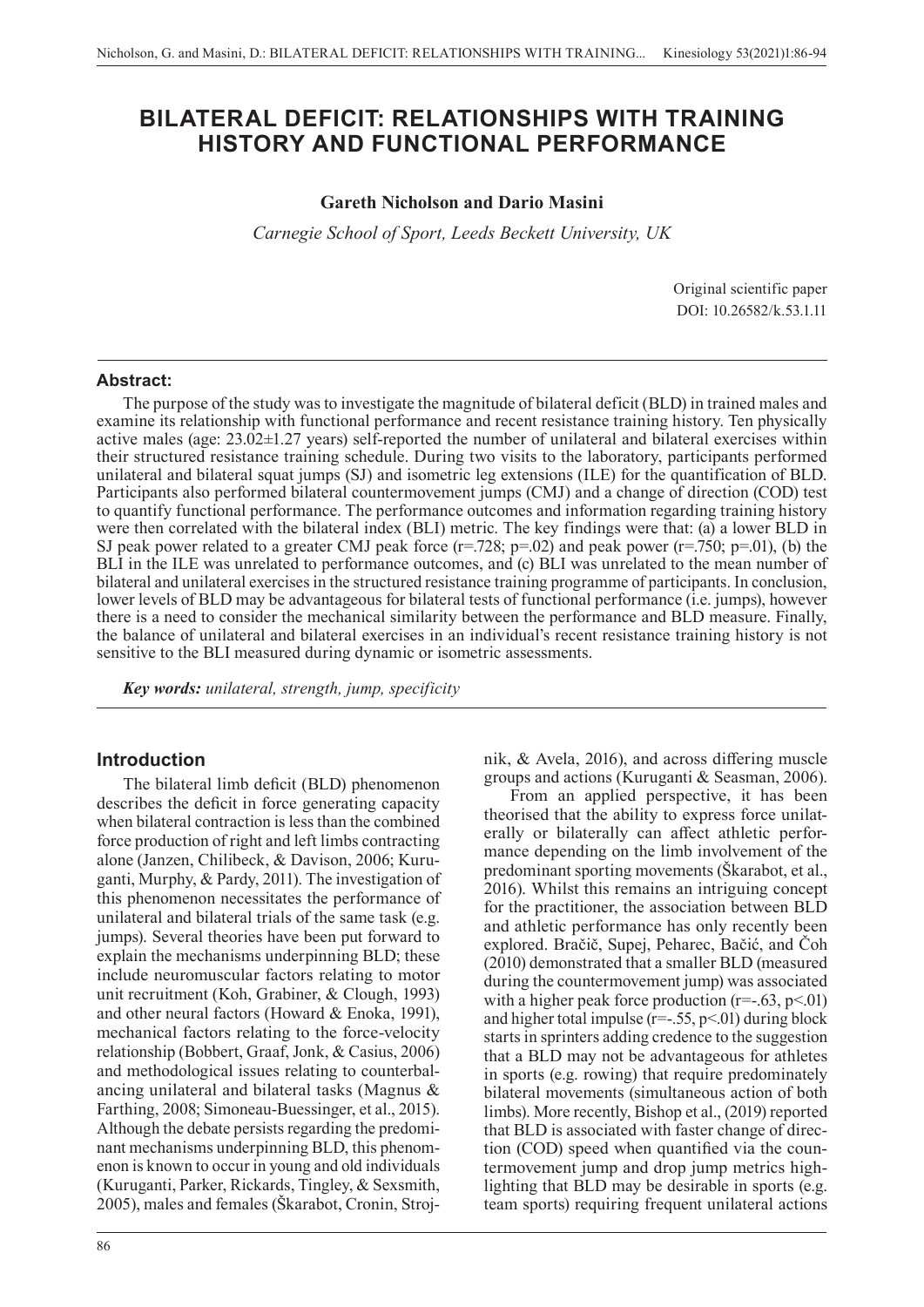(e.g. kicking, COD). Furthermore, this study highlights that BLD is associated with performance outcomes (e.g. COD's time) and not just underpinning mechanical variables (e.g. impulse) as in the investigation by Bračič et al., (2010).

Whilst these investigations underline that the magnitude and existence of BLD may be of importance for athletes and practitioners attempting to maximise physical performance, these studies utilised only jumping assessments of BLD. Examination of literature reveals a range of tests used to assess BLD (Škarabot, et al., 2016), with BLD being demonstrated during isometric (Howard & Enoka, 1991; Magnus & Farthing, 2008; Botton, et al., 2013), isokinetic (Brown, Whitehurst, Gilbert, Findley, & Buchalter, 1994; Dickin & Too, 2006), and explosive (Buckthorpe, Pain, & Folland, 2013; Challis, 1998; Pain, 2014) tasks. Furthermore, a large number (e.g. Koh, et al., 1993; Howard & Enoka, 2006; Botton, et al., 2013) have used singlejoint strength assessments such as the isometric knee extension. Whilst these types of assessments can assist in controlling important methodological factors (e.g. counterbalancing, muscle recruitment) and further investigation of potential underlying mechanisms, the mechanical similarity of multijoint BLD assessments (e.g. jumps) may have a greater transferability to sporting applications and thus stronger associations with physical performance.

Further support for the link between BLD and physical performance can be gained from the fact that athletes of different disciplines have been shown (Howard & Enoka, 1991) to exhibit differing levels of BLD, with some athletes also demonstrating bilateral limb facilitation (BLF) (i.e. maximal bilateral force production is greater than the sum of unilateral forces). More specifically, Howard and Enoka (1991) previously reported that cyclists demonstrated greater levels of BLD (the bilateral force production 6.6±7.1% less than the combined unilateral) when compared to Olympic weightlifters (the bilateral force production 6.2±4.7% greater than the combined unilateral) (Howard & Enoka, 1991). This has led to the theory that training history and previous exposure to exercise may exacerbate levels of BLD (Janzen, et al. 2006). In support of this, more recent studies have demonstrated that unilateral and bilateral resistance training routines can either augment or attenuate bilateral force production in athletes (Botton, et al., 2016; Janzen, et al. 2006). Whilst the trainability of BLD is an attractive proposition for the practitioner given the proposed links with physical performance, it is not clear whether the balance of unilateral and bilateral exercises in an individual's recent resistance training programme is reflective of the magnitude or existence of BLD. Such a concept would enable practitioners to evaluate the extent to

which bilateral and unilateral exercise selection is optimal for the performance outcomes of a given sport.

While previous research has established that BLD/BLF is related to measures of physical performance (Bishop, et al., 2019; Bračič, et al., 2010), the influence of mechanical similarity (i.e. singleand multi-joint assessments) on this relationship has not been well explored. Furthermore, while research has alluded to differences in BLD and BLF in athletes of differing sports (Howard & Enoka, 1991) and training histories (Janzen, et al., 2006), the associations with exercise selection have not been well established. Consequently, the aims of this study were to: 1) investigate the relationships between BLD/BLF across both single- and multijoint tests and physical performance; and 2) assess the relationship between individual BLD/BLF and recent training history.

## **METHODS**

## **Study design**

To assess the relationship between measures of single- and multi-joint BLD/BLF in the lower limbs, and physical performance and training history, 10 participants were recruited and completed a range of isometric and dynamic assessments across two days of testing.

Prior to the commencement of the study, participants were provided with instructions, allowed to ask questions and afforded the opportunity to practice each assessment to reduce any learning effects during the study (Hopkins, 2000). Upon arrival at the laboratory on the first day of testing, participants completed a training history questionnaire that detailed frequency of unilateral and bilateral resistance training, followed by unilateral and bilateral trials (randomised order) of the squat jump (SJ) and isometric leg extension (ILE) to quantify bilateral index. On the second day, participants returned to the same laboratory and completed bilateral trials of the countermovement jump (CMJ) and a change of direction (COD) test to quantify physical performance (also in a randomised order). Testing days were separated by 48 hours and participants were asked to refrain from vigorous exercise and maintain a consistent diet for the duration of the study. The best trial was used for subsequent analysis for the ILE (trial with the highest peak force) and jump (trial with the greatest jump height during the SJ and CMJ) assessments.

## **Participants**

Ten recreationally trained males (age: 23±1.3 years; body height: 1.80±0.54 m; body mass: 82.6±12.4 kg) provided written consent to participate in this study. To be eligible for participation, participants were required to be aged 18 years,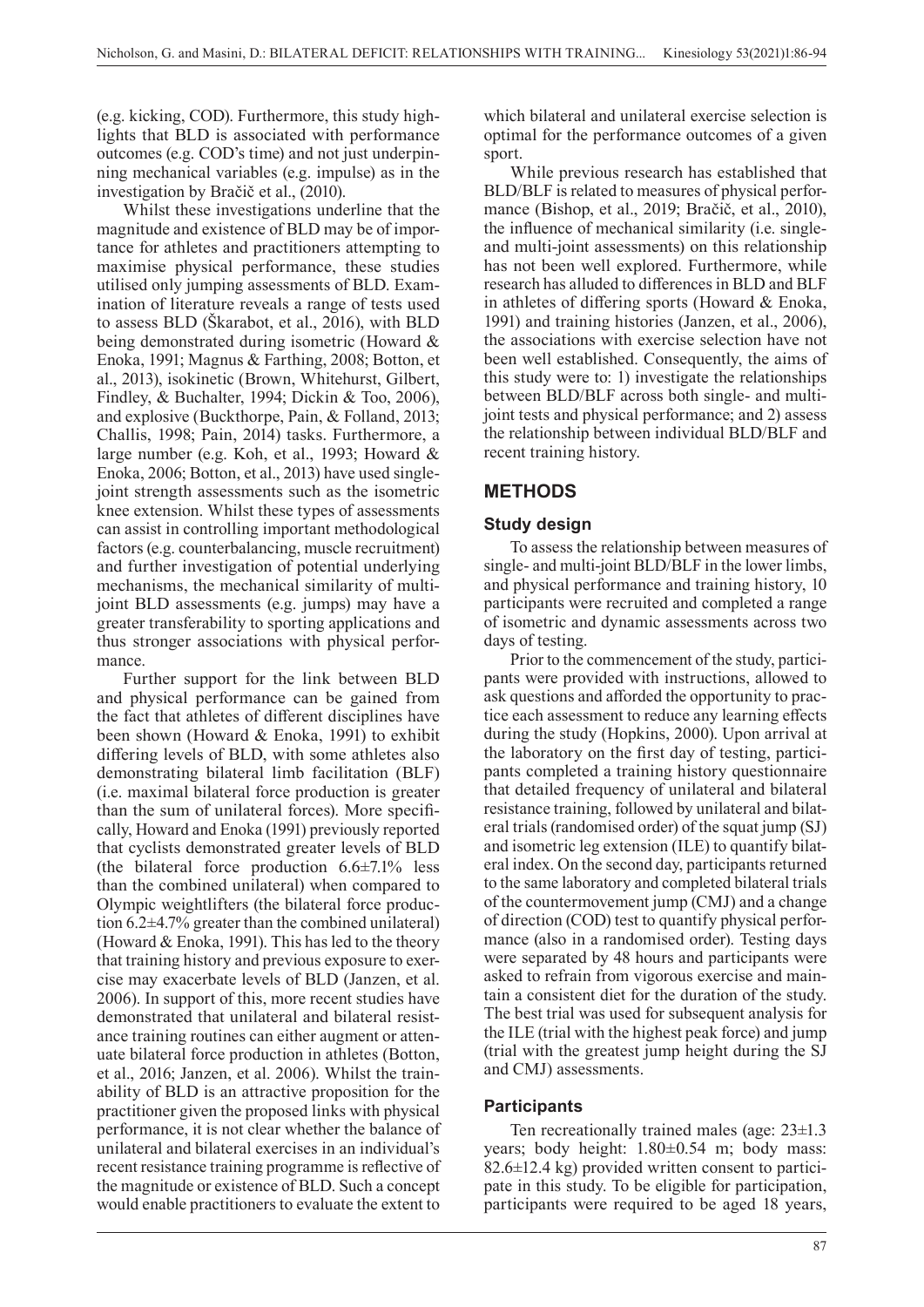free from injury, had at least two years resistance training experience (Weakley, et al., 2017a) and trained the lower-body at least two times per week. Additionally, participants regularly performed jumping assessments and did not take any medications that could affect the results of the tests. All experimental procedures were approved by the Leeds Beckett University's ethics committee and written consent was provided by all participants.

## **Quantification of weekly unilateral and bilateral lower body exercises**

To assess the quantity of weekly unilateral and bilateral lower-body exercises, participants were asked "Approximately how many unilateral lowerbody exercises do you perform in your weekly resistance training programme?" and "Approximately how many bilateral lower-body exercises do you perform in your weekly resistance training programme?". Participants reported these frequencies to the nearest whole number and were instructed to base their responses on the four weeks of training preceding the commencement of the study.

## **Procedures**

At the start of each testing session, participants completed a standardised warm-up which included five minutes of a low-intensity aerobic exercise (jogging at a self-selected speed), dynamic mobilisation exercises and submaximal repetitions (50 and 75%) of the exercises to be completed during testing. A five-minute recovery was permitted in between the end of the warm-up and the commencement of data collection. On the first visit, the ILE was performed prior to the SJ assessment and on the second visit, the CMJ was performed prior to the COD assessment. The order of these tests (ILE > SJ > CMJ > COD) was selected based upon previous recommendations provided by the National Strength and Conditioning Associate (NSCA) which had been shown to maximise the reliability of testing procedures (Miller, 2012). A three-minute recovery was permitted between each separate assessment.

## *Measurement of bilateral deficit/facilitation*

To quantify the magnitude of BLD/BLF for each participant, three different variations (i.e. unilateral left, unilateral right and bilateral) of the SJ and ILE were used. A mono-articular and multiarticular test were chosen to provide a comprehensive overview of BLD/BFD and both had previously been used to assess asymmetry and BLD in males of a similar age and training level (Kuruganti & Murphy, 2008; Yoshioka, Nagano, Hay, & Fukashiro, 2011). Furthermore, as an exercise type may influence the results of BLD measures (Škarabot, et al., 2016), this study utilised both isometric and dynamic assessments.

#### 88

## *Squat jump*

The SJ was used due to its high levels of reliability and validity (Markovic, Dizdar, Jukic, & Cardinale, 2004). It was selected over the CMJ for the assessment of BLD as it reduces the potential bias of completing the countermovement (eccentric) portion of the exercise and assists in the standardisation of the starting position (Kubo, Tsunoda, Kanehisa, & Fukunaga, 2004). To ensure consistency between trials and participants, each participant was required to lower himself to a self-selected depth with which they chose to complete a unilateral SJ. The angle of the knee was recorded for each participant using a clinical goniometer (M±SD:  $114^{\circ}$ ±8) and then standardised between trials. Knee flexion was maintained for two seconds prior to any vertical movement. Hands were required to remain on the hips throughout the three attempts of the three SJ variations (two unilateral and one bilateral) being completed in a randomised order. A one-minute rest was provided between maximal efforts, with participants being instructed to jump as high as possible and to maintain full lower-body extension during the flight phase of the jump. All squat jump attempts were performed on a force platform (Kistler 9287BA; Winterthur, Switzerland) sampling at 1,000 Hz. BioWare software (Version 5.3.2.9.; Kistler Instrument Corp.) was used for data analysis. From the three attempts of each SJ variation, the attempt with the highest recorded flight time was kept and used for analysis. Jump height was obtained using the flight time method (0.5 x 9.81 x [flight time/2]<sup>2</sup>), along with peak vertical force, peak concentric power and average concentric power prior to take-off. Between-trial reproducibility for jump height was high for the bilateral (ICC=.92) and unilateral trials (ICC=.91-.93).

## *Isometric leg extension*

The maximal isometric force and explosive force generating characteristics of the knee extensor muscles were measured using a custommade isometric device consisting of a customised leg extension machine (GLCE365, Body Soild UK), which was connected to a force platform (Kistler 9253B22, 1,000 Hz) via a chain (Emmonds, Nicholson, Beggs, Jones, & Bissas, 2017). Participants were seated on the leg extension machine with a trunk-thigh angle of 90° with two crossover shoulder harnesses and a belt across the abdomen limiting all extraneous movements of the upper body (Matkowski, Place, Martin, & Lepers, 2011). Due to the discrepancy in previous results of measuring BLD at different knee angles in the ILE (Škarabot, et al., 2016), the knee angle (M $\pm$ SD: 114<sup>o</sup> $\pm$ 8) utilised by each subject during the squat jump was comparable with the angle used previously in the BLD literature (Botton, et al. 2013). Participants were required to complete three submaximal familiar-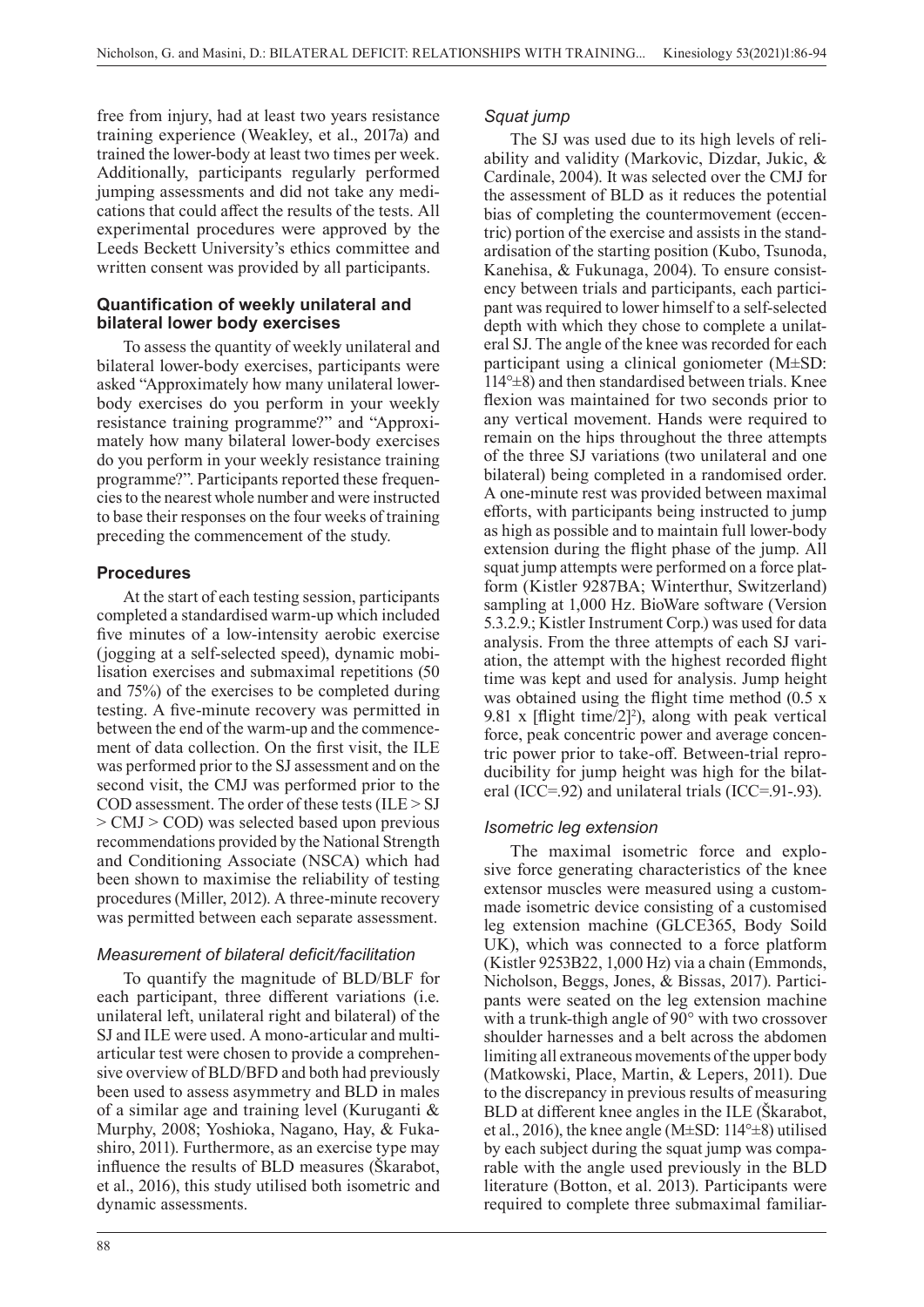isation contractions prior to data collection for each protocol (i.e. two unilateral and one bilateral) followed by three minutes of recovery. Following this, participants were then instructed to follow the countdown ('three, two, one—push') and exert as rapidly as possible maximal force maintaining it during a time period of five seconds. The participants were required to complete two maximum voluntary contractions for each ILE variation, in a randomised order. These different variations have previously been utilised for the calculation of BLD (Howard & Enoka, 1991). Three-minute recovery periods were allowed between maximal attempts and the trial with the highest peak force was taken forward for further analysis. Force-time data was analysed using Bioware software (Version 5.3.2.9.; Kistler Instrument Corp.) with peak resultant force (N) and rate of force development (RFD) during the initial 250ms of contraction being assessed. The between-trial reproducibility for peak force was high for both the bilateral (ICC=.97) and unilateral trials (ICC=.93-.98).

## **Measurement of physical performance**

To quantify physical performance, maximal trials of the CMJ and COD assessment were completed in the second testing session. These assessments were chosen based on their frequent use in training, testing and in competition.

#### *Countermovement jump*

The CMJ has previously been used to investigate the link between BLD/BLF and physical performance (Bračič, et al., 2010; Gonzalo-Skok, et al., 2017) and has been shown to be a reliable field test for the estimation of lower-body function (Markovic, et al., 2004). All maximal CMJ attempts were completed upon a force plate (9287BA/CA, 40 x 60 cm, Kistler, Winterthur, Switzerland) sampling at 1,000 Hz. CMJs were performed with a preparatory downward movement following an upright starting position with the feet placed approximately shoulder width apart. Participants lowered themselves to a self-selected depth and jumped as high as possible. Between each maximal exertion, a oneminute rest was provided (Weakley, et al., 2019a,b). Out of the three attempts, the CMJ with the greatest flight time was kept for analysis and jump height (calculated using flight time), peak vertical force, peak concentric power and mean concentric power were calculated. Subjects were instructed to jump as "high as possible" while maintaining their hands upon their hips at all times (Sawczuk, et al., 2018; Weakley, et al., 2019b). The between-trial reproducibility for jump height was high (ICC=.97).

#### *Change of direction test*

The COD assessment consisted of a 5-m sprint in a straight line, followed by a 135° change of direction and subsequent 5-m acceleration (Sheppard & Young, 2006). Two sets of timing gates (Witty Microgate, Italy) were positioned at the beginning and end point to assess total test time (recorded to the nearest 0.01 s). Participants were required to start 0.5 metres behind the first timing gates and accelerate with maximal effort. When assessing the left leg, participants were asked to touch a marker at the 5-m point, change direction with the left leg  $(135<sup>°</sup>$  to the right) then sprint further five metres through the final timing gates. The turning leg was alternated on each repetition to assess differences between the lower limbs. Each limb was tested three times with a one-minute recovery between the attempts. The between-trial reproducibility for the left (ICC=.94) and right (ICC=.97) limbs was high.

#### **Statistical analysis**

Statistical analysis was performed using SPSS version 24.0 for Windows (Chicago, IL, USA). The best performance for each test was chosen for statistical processing and normality was inspected using the Shapiro-Wilk test. The within-trial reliability for each assessment was assessed using an intraclass correlation coefficient (ICC) with absolute agreement (3,1). The bilateral index of all SJ and ILE metrics were calculated using the same method as previously outlined (Howard & Enoka, 1991):

#### *BI* (%) ={100 [*bilateral* / (*right unilateral+left unilateral*)]} − 100.

A negative bilateral index indicates that the value of the two-legged variation is smaller than the sum of the two unilateral variations (i.e. a BLD). Pearson correlation coefficients were used to determine the relationship between the BLI for the SJ (jump height, peak power, peak force) and ILE metrics (peak force, RFD) with the performance metrics obtained from the CMJ (jump height, peak power, peak force, average power) and COD (time) assessments. To determine the association between BLD/BLF and training history, Pearson's correlations were used to quantify the relationship between the number of unilateral / bilateral lower-body exercises (collected through the questionnaire) and the BLI. Statistical significance was set at p<.05.

## **Results**

All data was deemed normally distributed. Mean scores for the unilateral and bilateral assessments used to quantify BLI and physical performance are presented in Table 1.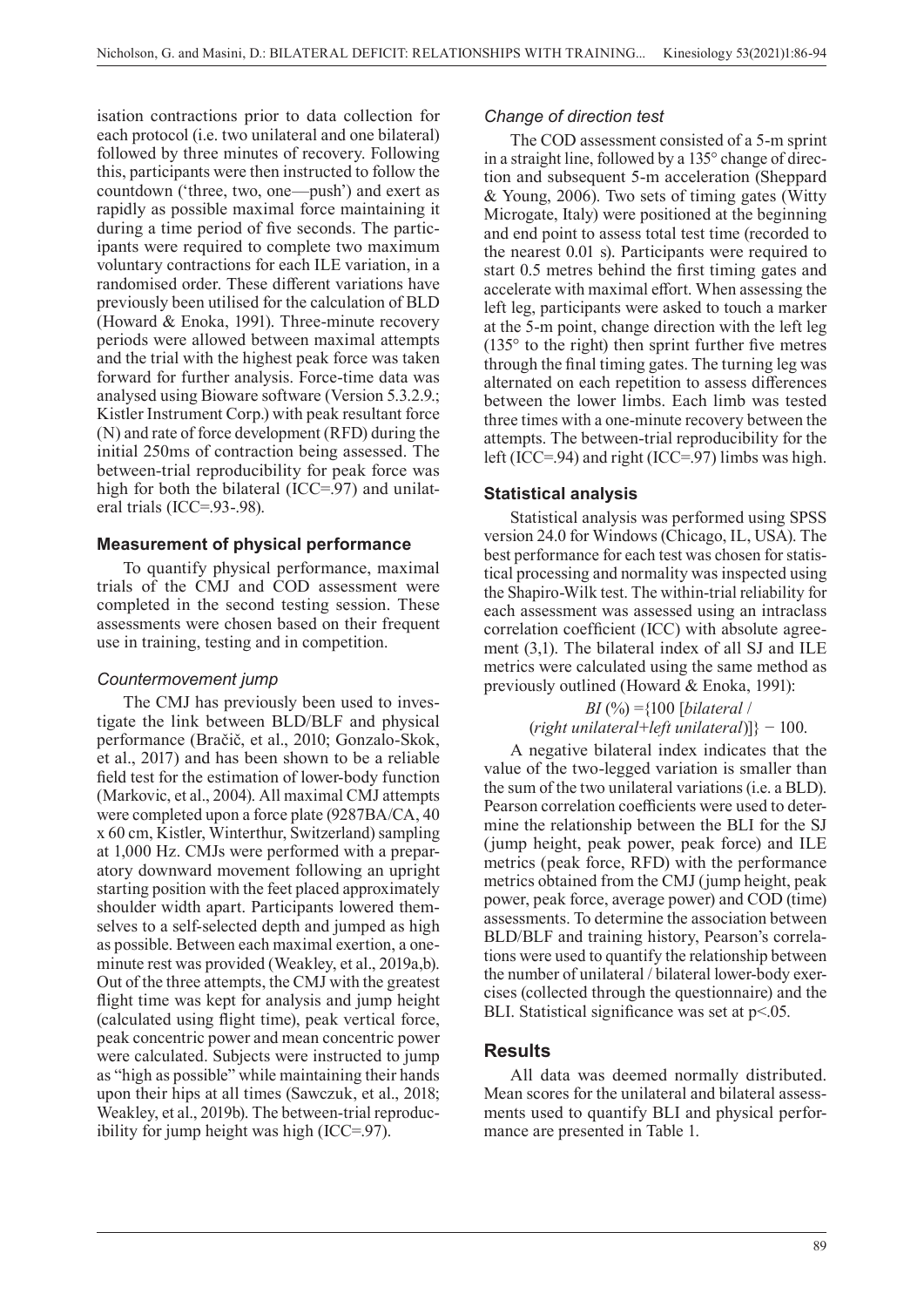| Test (metric) | <b>Both</b>       | Left             | Right            |  |
|---------------|-------------------|------------------|------------------|--|
| ILE PF (N)    | 1217.60 (410.89)  | 545.17 (207.20)  | 591.62 (191.39)  |  |
| ILE RFD (N/s) | 3174.13 (1155.04) | 1477.25 (564.36) | 1522.44 (564.56) |  |
| SJJH(m)       | 0.36(0.05)        | 0.18(0.03)       | 0.19(0.03)       |  |
| SJ PP (W)     | 4870.95 (843.71)  | 2637.44 (387.38) | 2811.93 (359.22) |  |
| SJ PF (N)     | 2367.94 (306.70)  | 1605.04 (200.51) | 1644.82 (181.18) |  |
| SJ AP (W)     | 2437.66 (410.66)  | 1094.24 (163.09) | 1156.48 (188.53) |  |
| CMJ JH (m)    | 0.45(0.06)        |                  |                  |  |
| CMJ PP (W)    | 4791.50 (837.74)  |                  |                  |  |
| CMJ PF (N)    | 2073.56 (327.59)  |                  |                  |  |
| CMJ AP (W)    | 2669.34 (426.46)  |                  |                  |  |
| COD (s)       |                   | 2.54(0.14)       | 2.52(0.14)       |  |

*Table 1. Mean (SD) test data for the bilateral and unilateral tests*

Note. ILE = isometric leg extension, PF = peak force, RFD = rate of force development, SJ = squat jump, JH = jump height, PP = peak power, AP = average power, CMJ = countermovement jump, COD = change of direction.

Figure 1 illustrates the BLI for the ILE and SJ assessments with the ILE metrics showing a BLF when averaged across all participants and the SJ metrics showing a BLD when averaged across participants.

Pearson's r correlations between each BLI metric and the variables measured during the performance tests are presented in Table 2. A significant position correlation was observed between the SJ peak power output and CMJ peak power (r=.750, p $\leq$ .05), CMJ peak force (r=.728, p $\leq$ .05) and CMJ average power ( $r=.802$ ,  $p<.01$ ).

Table 3 displays the Pearson's r correlations between the self-reported frequency of unilateral and bilateral resistance training exercises and the



Figure 1. Bilateral index for the isokinetic knee extension (IKE) metrics and squat jump *(IKE) metrics and squat jump (SJ) metrics. PF = peak force,*   $RFD = rate of force development, JH = jump height, PP =$ *Figure 1. Bilateral index for the isokinetic knee extension peak power,*  $\overrightarrow{AP}$  *= average power.* 

| <b>Bilateral Index</b><br>$(\%)$ | <b>CMJ</b><br>JН | <b>CMJ</b><br><b>PP</b> | <b>CMJ</b><br><b>PF</b> | <b>CMJ</b><br>АP | <b>COD</b><br>(Left) | <b>COD</b><br>(Right) |
|----------------------------------|------------------|-------------------------|-------------------------|------------------|----------------------|-----------------------|
| <b>ILE PF</b>                    | $-.467$          | .201                    | .140                    | .025             | .198                 | .069                  |
| <b>ILE RFD</b>                   | .083             | .480                    | .353                    | .397             | $-.270$              | $-.321$               |
| <b>SJ JH</b>                     | .318             | .081                    | .066                    | .103             | .454                 | .581                  |
| <b>SJPP</b>                      | .350             | $.750*$                 | .728*                   | $.802**$         | $-.228$              | $-.219$               |
| <b>SJPF</b>                      | .190             | .006                    | .044                    | .111             | $-0.360$             | $-.299$               |
| <b>SJAP</b>                      | .230             | .187                    | .318                    | .293             | .079                 | .190                  |

*Table 2. Pearson's r correlations between bilateral index % scores and the jumping and agility performance measures*

Note. ILE = isometric leg extension, PF = peak force, RFD = rate of force development, SJ = squat jump, JH = jump height, PP = peak power, AP = average power, CMJ = countermovement jump, COD = change of direction.

\*correlation is significant at p<.05

\*\*correlation is significant at p<.01

*Table 3. Pearson's r correlations between the number of unilateral/bilateral exercises performed in participants' weekly training routine and the bilateral index obtained for the squat jump and isometric leg extension metrics*

| Bilateral Index (%)         | <b>SJJH</b> | SJ PP    | SJ PF    | <b>SJAP</b> | <b>IKF PF</b> | <b>IKE RFD</b> |
|-----------------------------|-------------|----------|----------|-------------|---------------|----------------|
| No. of unilateral exercises | $-0.26$     | $-0.487$ | $-0.339$ | $-0.137$    | 0.451         | $-0.343$       |
| No. of bilateral exercises  | $-0.201$    | 0.127    | 0.198    | $-0.389$    | 0.318         | 0.320          |

Note. IKE = isokinetic knee extension, PF = peak force, RFD = rate of force development, SJ = squat jump, JH = jump height, PP = peak power, AP = average power.

\*correlation is significant at p<.05

\*\*correlation is significant at p<.01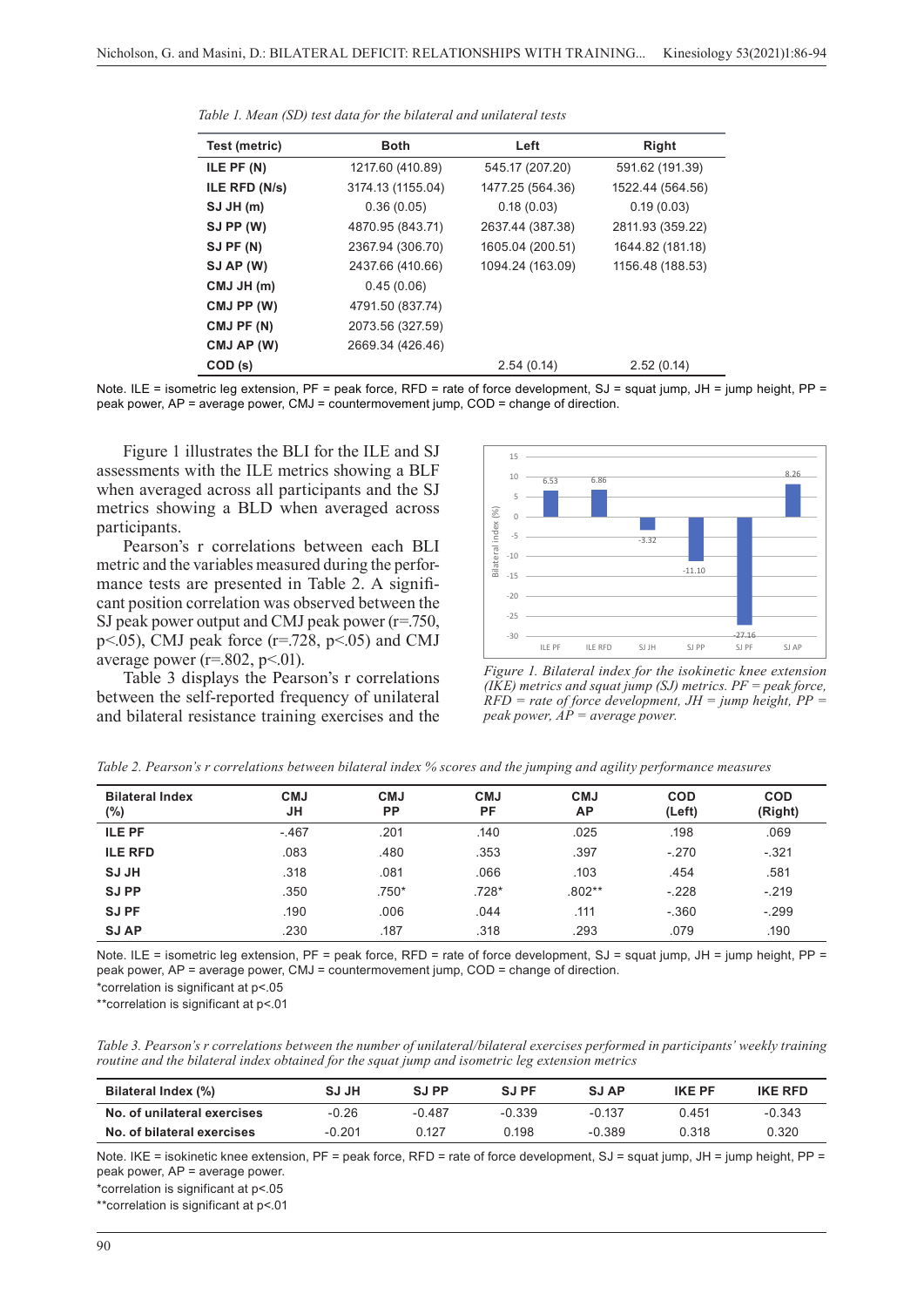bilateral index of the metrics obtained during the SJ and ILE. The mean  $(\pm SD)$  number of unilateral and bilateral exercises completed per week reported by the subjects were 2.6±1.84 and 6.4±2.32, respectively.

## **Discussion and conclusion**

The aims of this study were: 1) to investigate the possible correlation between BLD/BLF across both the single- and multi-joint tests (i.e. SJ and ILE) and the physical performance measures (i.e. CMJ and COD); and 2) to assess the relationship between individual BLD/BLF and previous resistance training history. Findings demonstrated a very high correlation between the peak power bilateral index of the SJ and CMJ peak force (r=.728;  $p=017$ ), CMJ peak power (r=.750;  $p=012$ ), and CMJ mean power ( $r=.802$ ;  $p=.005$ ), which suggests that the BLD should be an important consideration for the development of force and power production in bilateral jumping movements. Vast differences in the magnitude and direction (i.e. BLF/BLD) of the bilateral index were observed between the singleand multi-joint assessments and their associated metrics highlighting the need to consider mechanical similarity when measuring and interpreting BLD. Finally, the self-reported mean number of bilateral and unilateral exercises performed in the usual routine of the participants, was not shown to be significantly correlated with the BLD levels (Table 3).

Research has suggested that BLD/BLF may be of importance for physical performance (Bračič, et al., 2010; Bishop, et al., 2019). The current study supports this tenet, with increases in peak power bilateral index in the SJ showing very large  $(r=73)$ to .80) relationships with peak force, peak power and mean power in the bilateral CMJ. Previously, Bračič et al. (2010) showed significant correlations between bilateral index in peak force production during the CMJ and the peak force and impulse produced in the double sprint start. These results agree with the findings of our study and highlight that a reduction in BLD (i.e. an increase in bilateral index) may enhance kinetic and kinematic outputs in bilateral tasks. Thus athletes and practitioners may wish to consider interventions which promote BLF in peak power when training for sports which predominantly involve movements of the lowerbody (e.g. Olympic weightlifting). Since the association was confined to the underpinning SJ mechanical variables (i.e. peak power) and not the performance outcome (i.e. SJ jump height), the need to conduct an in-depth analysis of this phenomenon is highlighted.

A key finding was the failure to observe significant relationships between bilateral index and COD performance. Previous studies have also failed to observe relationships between bilateral index and unilateral performance measures (i.e. sprint times), however Bishop et al. (2019) recently observed significant negative correlations between BLD and COD speed. Considering the paucity of research examining the association between BLD and performance, conclusive interpretation remains difficult. Nevertheless, it should be noted that the previous study utilised a test of COD speed (i.e. 505 agility) that is different to that of the current study. Furthermore, it is apparent that COD tasks involve horizontal and vertical force production and necessitate braking and propulsive strategies which most likely involve eccentric and concentric muscle actions of the lower musculature. Since the previous study utilised a CMJ as a measure of BLD, it seems plausible that the concentric nature of the SJ used in the present study may have contributed to the lack of association with COD performance. Whilst such a suggestion remains speculative, practitioners and scientists should be mindful of the mechanical characteristics of different tasks when investigating the link between BLD and performance.

Although recent studies have reported associations between BLD measured during jump tasks and physical performance (Bračič, et al., 2010; Bishop, et al., 2019), this is the first study to examine these associations using alternative assessments of BLD. Indeed, this study observed no significant associations between CMJ or COD performance and BLI for any metric in the ILE. The bilateral index has previously shown great variability when measured using the isometric leg extension (Škarabot, et al., 2016), as such the BLF observed in isometric PF and RFD may not have been unexpected. The present findings however go one step further by highlighting that single-joint isometric assessments of BLD may not show strong associations with dynamic performance outcomes. Indeed, previous research has shown greater relationships between dynamic tests of physical performance when compared to isometric assessments, and this appears to be consistent when assessing BLD (Nuzzo, Mcbride, Cormie, & McCaulley, 2008).

In terms of the magnitude of the BLI, the BLD observed for peak force  $(-26.65\% \pm 4.84)$  and jump height  $(-1.95\% \pm 12.08)$  in the SJ (Table 2) were noticeably less than those found in the CMJ by Bračič et al. (2010) (33.9 and 19.1%, respectively) and Bishop et al., (2019) (21.76 and 12.67%, respectively). Although differences in population should be considered, the greater BLI (particularly in jump height) may be due to differences in standardisation of range of motion in the SJ and CMJ. In the study by Bračič et al. (2010), the range of motion in the unilateral CMJ was less than in the bilateral (mean difference in the knees: ~18% and hips  $\sim$ 12%), whilst in the present study the range of motion in the SJ was standardised for both bilateral and unilateral variations. This suggests that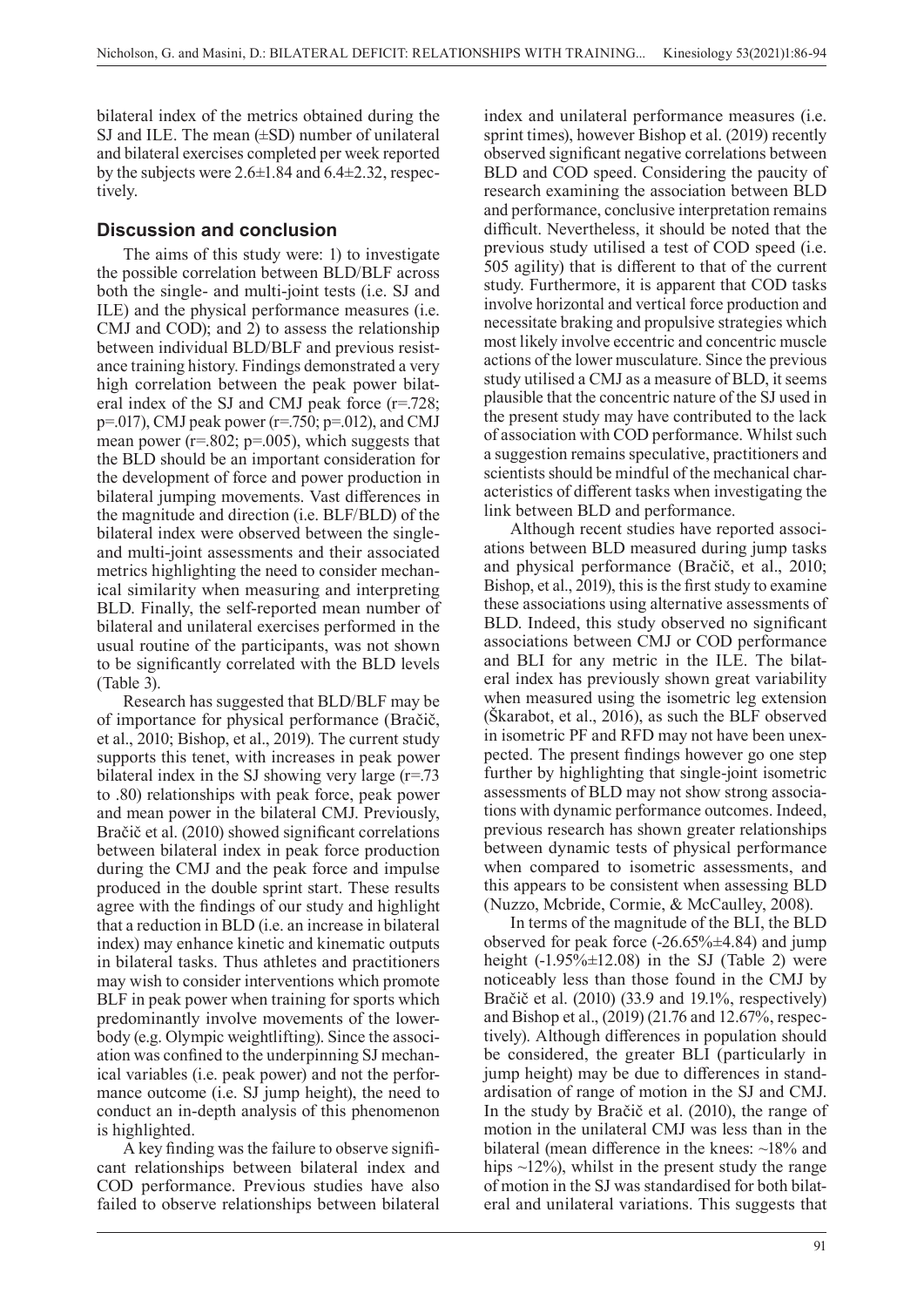when attempting to measure BLD, sport scientists and practitioners may need to consider the test and standardisation method that occurs. In particular, differences in jump strategy may augment or reduce discrepancies that may alter performance outcomes.

The fact that a mean BLF was observed for peak force (6.53±7.06%) and rate of force development (6.86±16.85%) in the ILE may have been expected since individuals reported a greater frequency of bilateral than unilateral exercises in their recent resistance training programme. However, the reported mean number of unilateral and bilateral resistance training exercises performed each week were found to have *small* to *moderate* relationships with individual bilateral index. Instead, it is important to point out that there was clear variation in the magnitude and occurrence of BLD/BLF between individuals and between assessments and the associated metrics. Recent research (Bishop, et al., 2021) into inter-limb asymmetries has highlighted a similar variation between tests and metrics, and whilst the findings of Bishop et al. (2019) corroborate this variation, the present findings demonstrate that this extends to isometric assessments of BLD. Consequently, scientists and practitioners are advised to carefully select the exercise and metric with which the bilateral index is assessed.

Previous research has suggested that training history may effect levels of BLD/BLF (Howard & Enoka, 1991; McCurdy, Langford, Doscher, Wiley, & Mallard, 2005), however the self-reported measures used in the current study did not show significant relationships. Several reasons may underlie this including the self-reported nature of the survey, the timescale over which the questions referred and the mechanical similarity between training and testing. Indeed, it is plausible that the exercises selected by participants did not resemble the tests used for the assessment of bilateral index (i.e. SJ and ILE). Early work by Schantz, Moritani, Karlson, Johansson, and Lundh (1989) found that changes in BLD might be masked if the testing exercise did not closely resemble the movement patterns of the previous resistance training. Thus, future research may be warranted to investigate the number of reported exercises that are directly related to the bilateral index tests performed (e.g. squat and CMJ).

While this study is the first to compare the relationships between physical performance, selfreported resistance training history and a selection of single- and multi-joint assessments of BLD, it is not without its limitations. Firstly, caution should be taken when interpreting correlational analyses with small sample sizes and therefore future BLD studies should seek to utilise a larger cohort when looking to explore the lack of association between BLI, physical performance and recent resistance training history. Second, while links between training history and individual BLD/BLF have previously been postulated (Howard & Enoka, 1991; McCurdy, et al., 2005), the questionnaire provided to subjects within this study was unable to be adequately related to variances in subject bilateral index values. While this may be due to a range of reasons, it could be that the questionnaire provided was not sensitive to the many acute variables that underlie resistance training and poor validity of subject recollection of training history (Phibbs, et al., 2017). Future research may wish to more closely examine previous training history and assess whether more objective training data (e.g. training programmes and volume) are associated with differences in bilateral index.

This study presents and compares the relationship between measures of bilateral index and physical performance. Furthermore, the relationship between self-reported lower body resistance training history and bilateral index were investigated. Findings suggest that lower levels of BLD are related to greater force and power output in bilateral exercise. This may be of particular interest for coaches and athletes who participate in sports that complete predominantly bilateral movements (e.g. weightlifting, rowing). In contrast, isometric tests of bilateral index may poorly relate to dynamic performance underlining the need to consider the mechanical similarities between the performance and BLD measures. Finally, self-reported lower limb resistance training frequency was poorly related to BLD/ BLF. This may be due to training specificity or discrepancies in subject recollection.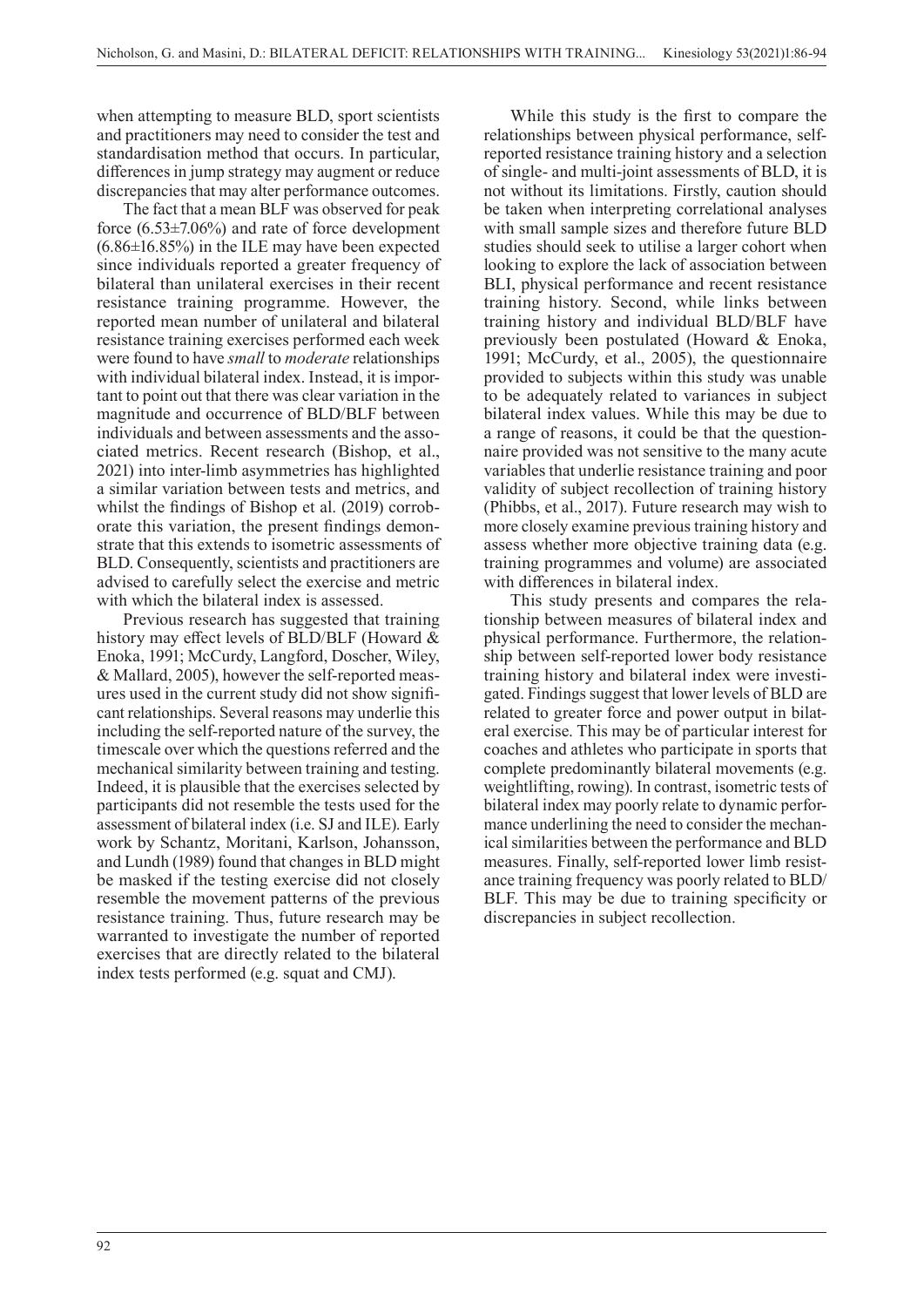#### **References**

- Bishop, C., Berney, J., Lake, J., Loturco, I., Blagrove, R., Turner, A., & Read, P. (2019). Bilateral deficit during jumping tasks: Relationship with speed and change of direction speed performance. *Journal of Strength and Conditioning Research*, publish ahead of print.
- Bishop, C., Lake, J., Loturco, I., Papadopoulos, K., Turner, A., & Read, P. (2021). Interlimb asymmetries: The need for an individual approach to data analysis. *Journal of Strength and Conditioning Research*, *35*(3), 695-701.
- Bobbert, M.F., de Graaf, W.W., Jonk, J.N., & Casius, L.R. (2006). Explanation of the bilateral deficit in human vertical squat jumping. *Journal of Applied Physiology*, *100*(2), 493-499.
- Botton, C.E., Radaelli, R., Wilhelm, E.N., Rech, A., Brown, L.E., & Pinto, R.S. (2016). Neuromuscular adaptations to unilateral vs. bilateral strength training in women. *Journal of Strength and Conditioning Research*, *30*(7), 1924-1932.
- Botton, C.E., Radaelli, R., Wilhelm, E.N., Silva, B.G., Brown, L.E., & Pinto, R.S. (2013). Bilateral deficit between concentric and isometric muscle actions. *Isokinetics and Exercise Science*, *21*(2), 161-165.
- Bračič, M., Supej, M., Peharec, S., Bačić, P., & Čoh, M. (2010). An investigation of the influence of bilateral deficit on the counter-movement jump performance in elite sprinters. *Kinesiology*, *42*(1), 73-81.
- Brown, L.E., Whitehurst, M., Gilbert, R., Findley, B.W., & Buchalter, D.N. (1994). Effect of velocity on the bilateral deficit during dynamic knee extension and flexion exercise in females. *Isokinetics and Exercise Science*, *4*(4), 153-156.
- Buckthorpe, M.W., Pain, M.T., & Folland, J.P. (2013). Bilateral deficit in explosive force production is not caused by changes in agonist neural drive. *PloS One*, *8*(3), e57549.
- Challis, J.H. (1998). An investigation of the influence of bi-lateral deficit on human jumping. *Human Movement Science*, *17*(3), 307-325.
- Dickin, C.D., & Too, D. (2006). Effects of movement velocity and maximal concentric and eccentric actions on the bilateral deficit. *Research Quarterly for Exercise and Sport*, *77*(3), 296-303.
- Emmonds, S., Nicholson, G., Beggs, C., Jones, B., & Bissas, A. (2017). Importance of physical qualities for speed and change of direction ability in elite female soccer players. *Journal of Strength and Conditioning Research*, *33*(6), 1669-1677.
- Gonzalo-Skok, O., Tous-Fajardo, J., Suarez-Arrones, L., Arjol-Serrano, J.L., Casajús, J.A., & Mendez-Villanueva, A. (2017). Single-leg power output and between-limbs imbalances in team-sport players: Unilateral versus bilateral combined resistance training. *International Journal of Sports Physiology and Performance*, *12*(1), 106-114.
- Hopkins, W.G. (2000). Measures of reliability in sports medicine and science. *Sports Medicine*, *30*(1), 1-15.
- Howard, J.D., & Enoka, R.M. (1991). Maximum bilateral contractions are modified by neurally mediated interlimb effects. *Journal of Applied Physiology*, *70*(1), 306-316.
- Janzen, C.L., Chilibeck, P.D., & Davison, K.S. (2006). The effect of unilateral and bilateral strength training on the bilateral deficit and lean tissue mass in post-menopausal women. *European Journal of Applied Physiology*, *97*(3), 253-260.
- Koh, T.J., Grabiner, M.D., & Clough, C.A. (1993). Bilateral deficit is larger for step than for ramp isometric contractions. *Journal of Applied Physiology*, *74*(3), 1200-1205.
- Kubo, K., Tsunoda, N., Kanehisa, H., & Fukunaga, T. (2004). Activation of agonist and antagonist muscles at different joint angles during maximal isometric efforts. *European Journal of Applied Physiology*, *91*(2-3), 349-352.
- Kuruganti, U., & Murphy, T. (2008). Bilateral deficit expressions and myoelectric signal activity during submaximal and maximal isometric knee extensions in young, athletic males. *European Journal of Applied Physiology*, *102*(6), 721-726.
- Kuruganti, U., Murphy, T., & Pardy, T. (2011). Bilateral deficit phenomenon and the role of antagonist muscle activity during maximal isometric knee extensions in young, athletic men. *European Journal of Applied Physiology*, *111*(7), 1533-1539.
- Kuruganti, U., Parker, P., Rickards, J., Tingley, M., & Sexsmith, J. (2005). Bilateral isokinetic training reduces the bilateral leg strength deficit for both old and young adults. *European Journal of Applied Physiology*, *94*(1-2), 175-179.
- Kuruganti, U., & Seaman, K. (2006). The bilateral leg strength deficit is present in old, young and adolescent females during isokinetic knee extension and flexion. *European Journal of Applied Physiology*, *97*(3), 322-326.
- Magnus, C.R., & Farthing, J.P. (2008). Greater bilateral deficit in leg press than in handgrip exercise might be linked to differences in postural stability requirements. *Applied Physiology, Nutrition, and Metabolism*, *33*(6), 1132-1139.
- Markovic, G., Dizdar, D., Jukic, I., & Cardinale, M. (2004). Reliability and factorial validity of squat and countermovement jump tests. *Journal of Strength and Conditioning Research*, *18*(3), 551-555.
- Matkowski, B., Place, N., Martin, A., & Lepers, R. (2011). Neuromuscular fatigue differs following unilateral vs bilateral sustained submaximal contractions. *Scandinavian Journal of Medicine and Science in Sports*, *21*(2), 268-276.
- McCurdy, K.W., Langford, G.A., Doscher, M.W., Wiley, L.P., & Mallard, K.G. (2005). The effects of short-term unilateral and bilateral lower-body resistance training on measures of strength and power. *Journal of Strength and Conditioning Research*, *19*(1), 9-15.